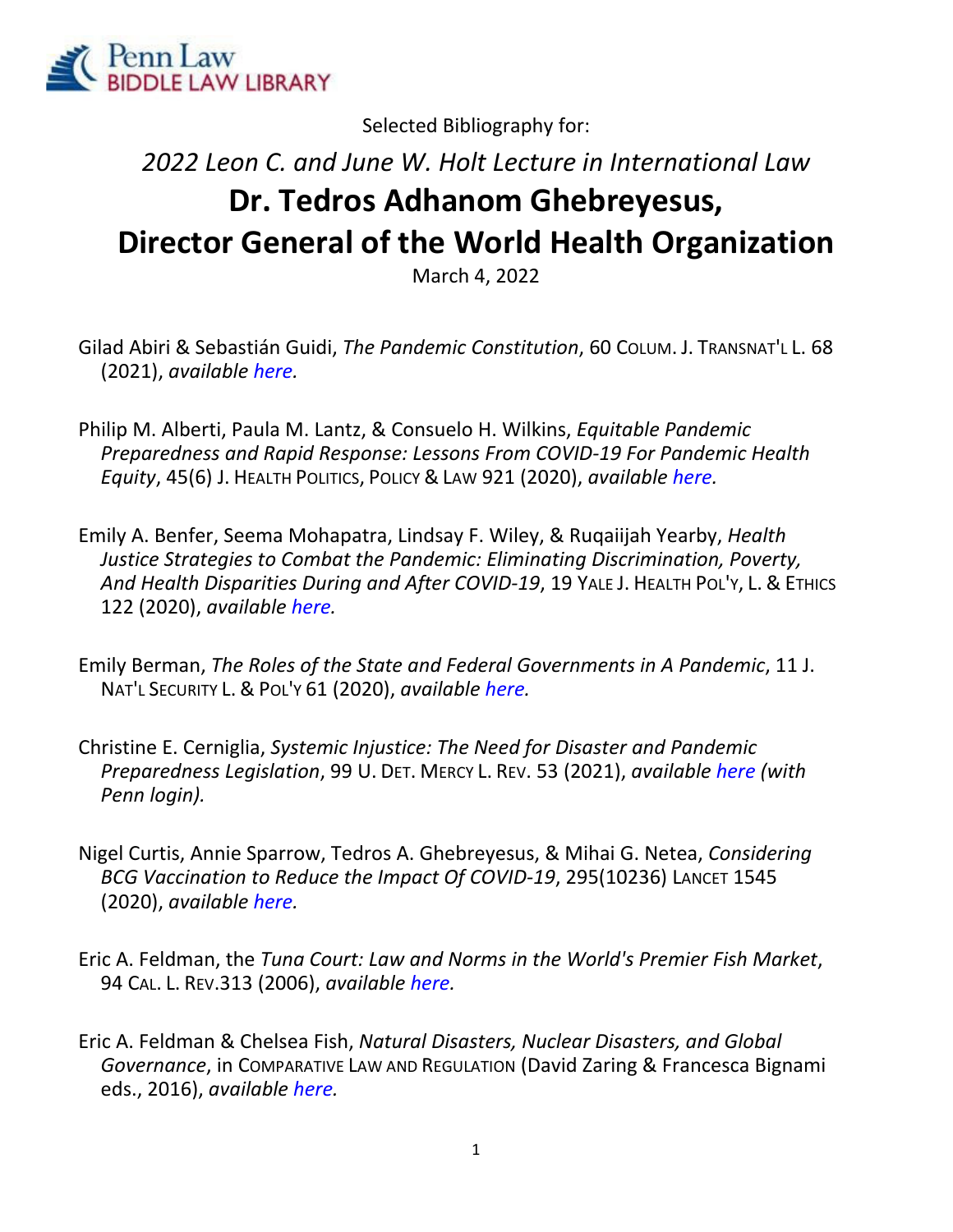

Henrietta H. Fore, Qu Dongyu, David M. Beasley, & Tedros A. Ghebreyesus, *Child Malnutrition And COVID‐19: the Time to Act Is Now*, 396(10250) LANCET 517 (2020), *available here.*

Tedros Adhanom Ghebreyesus, *Addressing Mental Health Needs: An Integral Part Of COVID‐19 Response*, 19(2) WORLD PSYCHIATRY 129 (2020), *available here.*

\_\_\_\_\_, *Five Steps to solving the Vaccine Inequity Crisis*, 1(10) PLOS GLOBAL PUBLIC HEALTH e0000032 (2021), *available here.*

\_\_\_\_\_, *Safeguard research in the Time of COVID‐19*, 26 NAT. MED. 26 443 (2020), *available here.*

- Lawrence O. Gostin, Sam F. Halabi, & Kevin A. Klock*, An International Agreement on Pandemic Prevention and Preparedness*, 326(13) JAMA 1257 (2021), *available here.*
- Yaniv Heled, Ana Santos Rutschman, & Liza Vertinsky, the *Problem with Relying on Profit‐Driven Models to Produce Pandemic Drugs*, 7 J. L. & BIOSCIENCES 1 (2020), *available here.*
- Sophia S. Helland & Edward R. Morrison, the *Healthcare System and Pandemics: Where Is the Market Failure?*, 82 OHIO ST. L.J. 833 (2021), *available here.*
- Charles C. Jalloh, *Pandemics and International Law: The Need to Strengthen International Legal Frameworks After the COVID‐19 Global Health Pandemic*, 36 AM. U. INT'L L. REV. 979 (2021), *available here.*
- Raynard S. Kington, Stacey Arnesen, Wen‐Ying Sylvia Chou, Susan J. Curry, David Lazer, & Antonia M. Villarruel, *Identifying Credible Sources Of Health Information In Social Media: Principles and Attributes*, NAM PERSPECTIVES (July 16, 2021), *available here.*
- Lee Kovarsky, *Pandemics, Risks, and Remedies*, 106 VA. L. REV. ONLINE 71 (2020), *available here.*
- Nancy J. Knauer, *The COVID‐19 Pandemic and Federalism: Who Decides?*, 23 N.Y.U. J. LEGIS. & PUB. POL'Y 1 (2020‐2021), *available here.*